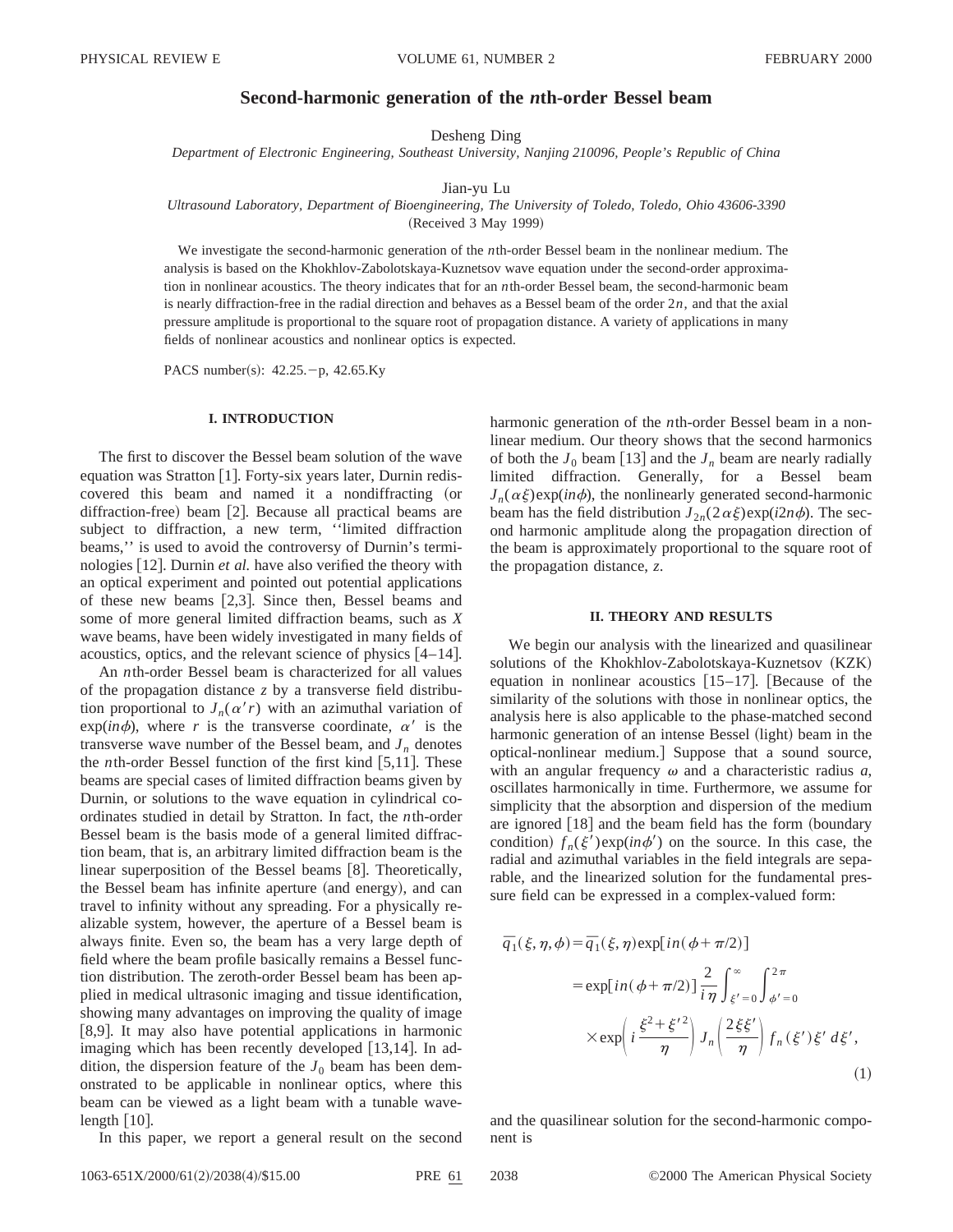$$
\overline{q}_2(\xi, \eta, \phi) = \overline{q}_2(\xi, \eta) \exp[i2n(\phi + \pi/2)]
$$
  
\n
$$
= \exp[i2n(\phi + \pi/2)] \frac{1}{2} \int_{\eta' = 0}^{\eta} \int_{\xi' = 0}^{\infty} \frac{\xi'}{\eta - \eta'}
$$
  
\n
$$
\times \exp\left(i2 \frac{\xi^2 + \xi'^2}{\eta - \eta'}\right) J_{2n}\left(\frac{4\xi\xi'}{\eta - \eta'}\right) \overline{q}_1^2(\xi', \eta')
$$
  
\n
$$
\times d\xi' d\eta', \qquad (2)
$$

where  $\xi = r/a$  and  $\eta = 2z/ka^2$  are the radially and axially dimensionless coordinates, and  $k = \omega/c$  is the wave number at the fundamental frequency. Correspondingly, the notations *r* and *z* denote the radial and axial coordinates. Here, the characteristic amplitude  $p_0$  of the fundamental is not written out in Eq.  $(1)$ , nor in Eq.  $(2)$  for the second-harmonic amplitude in terms of  $p_0^2$  and the acoustic nonlinearity coefficient of the medium. In the derivation of Eq.  $(2)$ , it has been assumed that the second harmonic is not generated at the source plane. Equations  $(1)$  and  $(2)$ , where the factors  $\exp(-i\tau)$  and  $\exp(-i2\tau)$  are suppressed and  $\tau = \omega t - kz$ , may be considered as the complex-valued pressure amplitudes in dimensionless form for the fundamental and second harmonic components, respectively. When  $n=0$ , these two equations are the fundamental and second harmonic field of an axially symmetric source  $[13,17]$ .

We now assume that the sound beam on the source is given by

$$
f_n(\xi') = J_n(\alpha \xi'),\tag{3}
$$

which produces the *n*th-order Bessel function of the first kind, where  $\alpha = \alpha' a$  is a scaling parameter of  $J_n$ . According to Eq.  $(1)$  and using the following formulas  $(4)$  [19]:

$$
\int_0^\infty J_n(\alpha t) J_n(\beta t) e^{\pm i \gamma^2 t^2} t \, dt
$$
  
=  $\pm \frac{i}{2} \gamma^{-2} \exp\left[\mp \frac{i}{4} \gamma^{-2} (\alpha^2 + \beta^2) \right] J_n\left(\frac{1}{2} \alpha \beta \gamma^{-2} \right)$ , (4)

we obtain the *n*th-order Bessel fundamental beam,

$$
\overline{q}_1(\xi,\eta) = J_n(\alpha\xi) \exp\bigg(-\frac{i}{4}\alpha^2\eta\bigg). \tag{5}
$$

Compared with the original form Ref.  $[2]$ , Eq.  $(5)$  has an additional exponential term with an imaginary argument. It is due to the fact that the paraxial approximation has been used in the derivation of the integral representations  $[Eqs. (1)$  and  $(2)$  of the field. This approximation is valid in most cases of the propagation of ultrasound (and light) beams.

Substituting Eq.  $(5)$  into Eq.  $(2)$ , we have the second harmonic of the  $J_n$  Bessel beam

$$
\overline{q}_{2}(\xi,\eta) = \frac{1}{2} \int_{\eta'=0}^{\eta} \int_{\xi'=0}^{\infty} \frac{\xi'}{\eta-\eta'}
$$
  
 
$$
\times \exp\left(i2 \frac{\xi^{2}+\xi'^{2}}{\eta-\eta'}\right) J_{2n} \left(\frac{4\xi\xi'}{\eta-\eta'}\right) J_{n}^{2}(\alpha\xi')
$$
  
 
$$
\times \exp\left(-\frac{i\alpha^{2}\eta'}{2}\right) d\xi' d\eta'.
$$
 (6)

With

$$
J_n^2(z) = \frac{2}{\pi} \int_0^{\pi/2} J_{2n}(2z \sin t) dt,
$$
 (7)

we transform Eq.  $(6)$  into a triple integral,

$$
\overline{q}_{2}(\xi,\eta) = \frac{1}{\pi} \int_{\eta'=0}^{\eta} \int_{\xi'=0}^{\infty} \int_{t=0}^{\pi/2} \frac{\xi'}{\eta-\eta'}
$$
  
 
$$
\times \exp\left(i2 \frac{\xi^{2} + \xi'^{2}}{\eta-\eta'}\right) J_{2n} \left(\frac{4\xi\xi'}{\eta-\eta'}\right)
$$
  
 
$$
\times J_{2n}(2\alpha\xi'\sin t) \exp\left(-\frac{i}{2}\alpha^{2}\eta'\right) d\xi' d\eta' dt.
$$
 (8)

Using Eq.  $(4)$  again and integrating Eq.  $(8)$  with respect to  $\xi'$ , we then have,

$$
\bar{q}_2(\xi, \eta) = \frac{i}{4\pi} \int_{\eta' = 0}^{\eta} \int_{t=0}^{\pi/2} dx
$$
  
 
$$
\times \exp\left(-\frac{i\alpha^2 \eta}{2} \sin^2 t\right) J_{2n}(2\alpha \xi \sin t)
$$
  
 
$$
\times \exp\left[-\frac{i\alpha^2 \eta'}{2} \cos^2 t\right] d\eta' dt. \tag{9}
$$

It is easy to carry out the above integral about  $\eta'$  and reduce Eq.  $(9)$  to

$$
\overline{q}_2(\xi, \eta) = -\frac{1}{2\pi\alpha^2} \exp\left(-\frac{i\alpha^2\eta}{2}\right)
$$

$$
\times \int_{t=0}^{\pi/2} J_{2n} (2\alpha\xi\sin t)
$$

$$
\times \left[1 - \exp\left(\frac{i\alpha^2\eta}{2}\cos^2 t\right)\right] \frac{1}{\cos^2 t} dt. \quad (10)
$$

Equation  $(10)$  is an exact expression for the second-harmonic beam of  $J_n$  under the second-order approximation, and it can be analytically expressed in terms of generalized hypergeometric functions and Bessel functions (see the Appendix), with the help of a relatively complicated procedure. We prefer to apply an alternative approximation, semianalytical but much simpler, to show the properties of the second harmonic beam given by Eq. (10). Before doing so, heuristically we present a physical explanation of Eq.  $(10)$ , from the viewpoint of the angular spectrum. The second harmonic of an *n*th-order Bessel beam may be understood as a linear super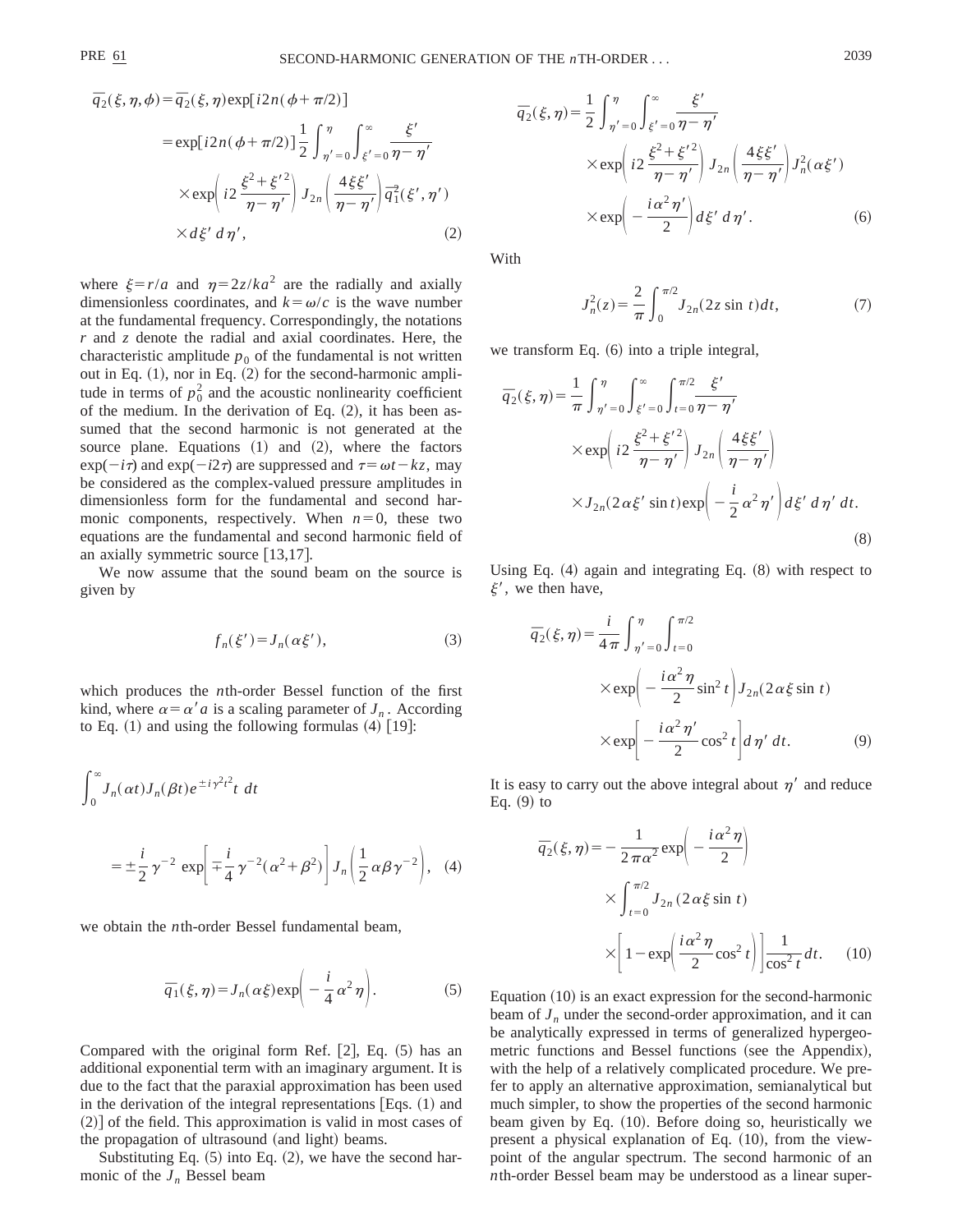position of all the 2*n*th-order Bessel beams  $J_{2n}(2\alpha\xi\sin t)$ with the transverse wave number from 0 to  $2\alpha$  (correspondingly, the limit of integration is from 0 to  $\pi/2$ ), and with the complex amplitude (or proportional to)  $f(t)$  of the angular spectrum, where the function  $f(t)$  is given by

$$
f(t) = [1 - \exp(iz_1 \cos^2 t)]/\cos^2 t, \qquad (11)
$$

with  $z_1 = \alpha^2 \eta/2$ . It is easy to show that for a sufficiently large  $z_1$ , the real and imaginary parts of this function are extremely similar to the  $\delta$  function  $\delta(t-\pi/2)$ . This fact implies that when the second harmonic of the *n*th-order Bessel beam is generated in the far range from the source (from the following analysis, this range is determined by  $z_1 \geq 2\pi$ , the "component"  $J_{2n}(2\alpha\xi)$  with the transverse wave number  $2\alpha$  is predominant. The numerical integration of the function  $(11)$  about *t* shows that

$$
\int_0^{\pi/2} f(t)dt = \left(\frac{\pi}{2}\right)^{1/2} \left(\frac{\alpha^2 \eta}{2}\right)^{1/2} (1-i)
$$
 (12)

is a surprisingly good result when  $z_1 \geq 2\pi$ . From the property of the  $\delta$  function, the  $J_n$  second-harmonic beam is then well approximated by

$$
\bar{q}_2(\xi,\eta) = -\frac{1-i}{4\pi^{1/2}\alpha} \eta^{1/2} J_{2n}(2\alpha\xi) \exp\left(-\frac{i}{2}\alpha^2\eta\right),\tag{13}
$$

in the region of  $1/2\alpha^2\eta \ge 2\pi$ . When generated in the range of  $0 \le \frac{1}{2} \alpha^2 \eta \le \pi/2$ , extremely close to the source, the second-harmonic component has the form

$$
\overline{q}_2(\xi,\eta) = \frac{i\,\eta}{8} J_n^2(\alpha\xi) \exp\bigg(-\frac{i\,\alpha^2\,\eta}{2}\bigg). \tag{14}
$$

Between these two regions, i.e., when  $\pi/2 \le \frac{1}{2} \alpha^2 \eta \le 2\pi$ , the radial behavior of the second-harmonic component deviates slightly from the prediction for Eqs.  $(13)$  and  $(14)$ . Although differences exist in the latter two ranges, it is reasonable to think that Eq.  $(13)$  reveals the characteristics of the second harmonic of the  $J_n$  beam, since the second harmonic associated with the Bessel function  $J_{2n}(2\alpha \xi)$  is propagated in nearly the entire region of the beam if the assumption of infinite apertures is considered. From the above analysis, we therefore see that the generated second harmonic of an arbitrary *n*th-order Bessel beam has the following characteristics:

~i! Like the *n*th-order Bessel fundamental beam, the second-harmonic beam is also limited diffraction (or more exactly speaking, nearly radially limited diffraction), and the pressure amplitude is simply proportional to the squared root of the propagation distance.

(ii) The second-harmonic component of the *n*th-order Bessel beam has the Bessel function distribution of the order 2*n*, and the corresponding scaling parameter is exactly twice that of the Bessel fundamental beam.

(iii) The *n*th-order  $(n>0)$  Bessel fundamental beam has a spiral wave front dislocation with polarity  $n$  at its center [11]. Correspondingly, the second harmonic of this beam is still spiral, with polarity 2*n*.

(iv) The zeroth-order Bessel beam is an extremely special case in all Bessel beams. It has a sharp intensity peak at its center. The second-harmonic component of this beam is also a zeroth-order Bessel beam with  $2\alpha$ , and has exactly one-half times the beamwidth of the fundamental  $[13]$ . In most cases of the conventional beams (focused or not, ultrasonic or optical), the beamwidth of the nonlinearly generated second harmonic is generally  $1/\sqrt{2}$  times that of the fundamental. This has been experimentally verified and theoretically predicted  $[20,21]$ .

In addition, it must be emphasized that Eqs.  $(10)$  and  $(13)$ are derived under the quasilinear approximation. From the perturbation theory, these solutions are valid when the following inequality is satisfied:

$$
\left(\frac{2}{\pi}\right)^{1/2} \frac{\beta(ka)^2}{\alpha} \left(\frac{u_0}{c}\right) \eta^{1/2} < C.
$$
 (15)

Here,  $C \sim 0(1)$ ,  $\beta$  is the acoustic nonlinear coefficient of medium,  $u_0$  is the vibration velocity at the source center, and  $u_0/c$  is the acoustic Mach number.

#### **III. DISCUSSION**

It should also be noted that our present analysis is based on the assumption of an infinite aperture. The aperture of practical Bessel (limited diffraction) beams is always finite and the ''Bessel function'' characteristic of such beams remains only within the depth of field. However, we may point out that the conclusions here will hold in the case of finite aperture, as long as many lobes of the Bessel function are contained within the effective aperture of the Bessel beam. The detailed analysis of this case will be given separately.

Many practical applications of the Bessel beams have been demonstrated in both acoustics (medical ultrasonic imaging and tissue identification) and optics (precision alignment). It may be expected that the higher-order Bessel beams also have potential applications in nonlinear optics and nonlinear acoustics  $[7,10]$ . In particular, we want to point out that the  $J_0$  Bessel beam may be very useful for harmonic imaging, where both narrow beamwidth and large field depth are required not only for the fundamental ultrasonic beam but also for the nonlinearly generated second-harmonic component. An extra improvement of imaging resolution may be obtained by using this beam rather than conventional beams as indicated by the property (iv) above.

## **IV. CONCLUSION**

Our theoretical analysis shows that the second harmonic of the *n*th-order Bessel beam is nearly limited diffraction, with the Bessel function distribution of the order 2*n* and the scaling  $2\alpha$ , and that the amplitude along the beam axis is simply related to the square root of the propagation distance. This result is not only interesting from a fundamental point of view, where the *n*th-order Bessel beam is ''basis'' modes of the limited diffraction beam (i.e., any limited diffraction beams are a linear superposition of the Bessel beams, for example,  $X$  wave beams) [8], it also offers valuable insight into the study of the nonlinear characteristics of more general limited diffraction beams.